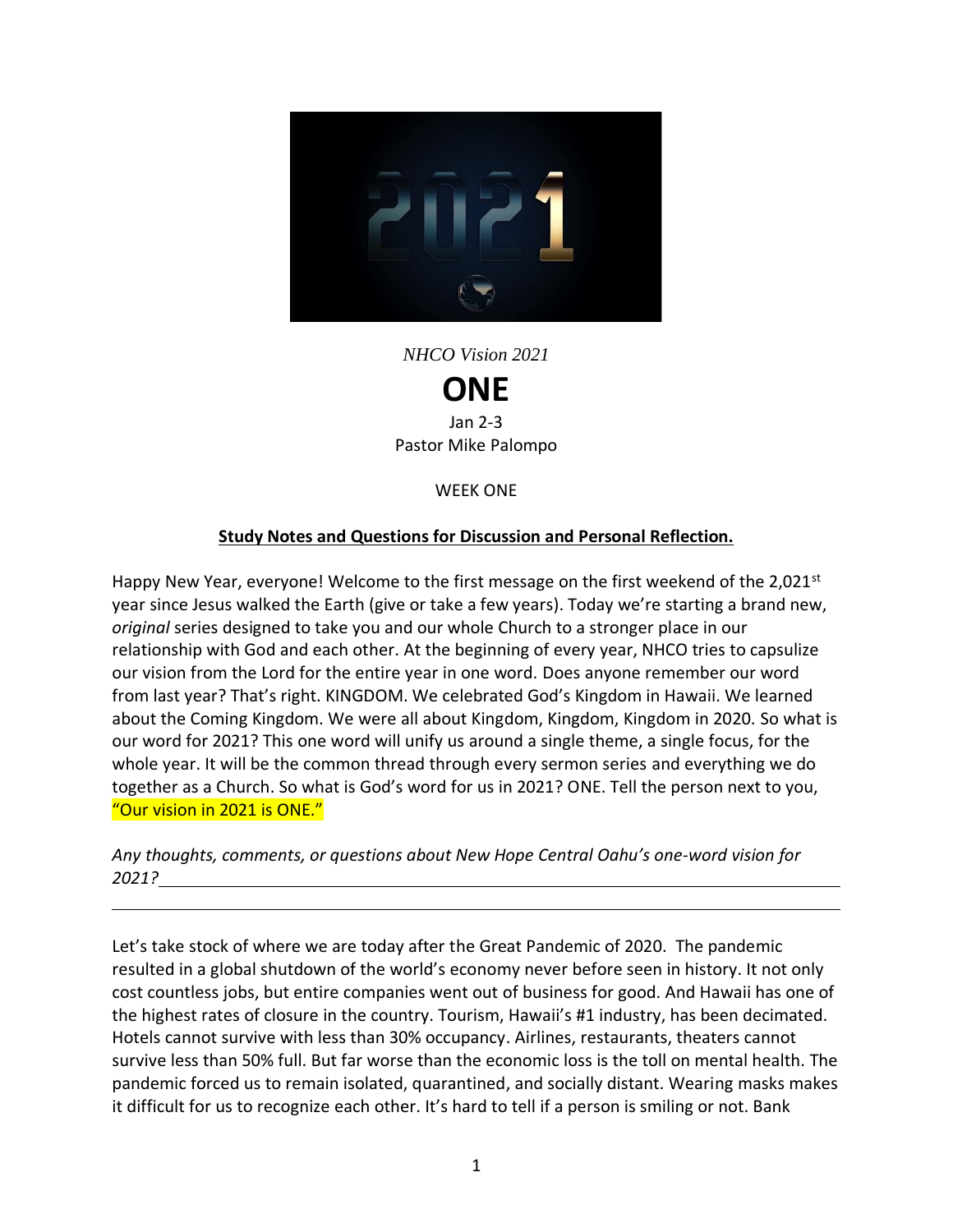robbers love it because now everyone wears a mask. So while all this was intended to save our lives, according to the Center for Disease Control, anxiety, depression, drinking, and drug abuse have all risen dramatically. Suicide rates have gone up. According to the CDC, before Covid-19, 1 in 10 young people from ages 18-24 contemplated suicide. Now it's 1 in 4. Distancing, quarantine, separation, isolation--all intended to save us from a deadly disease--are killing us in a different way.

*How has the pandemic impacted the world, both by the pandemic itself and our attempts to mitigate the pandemic?*

Even Church has become weird. Our Church is known for the "New Hope Hug," made famous by Pastor Wayne. But today when we see each other, do we hug? Shake hands? Pound fists? Pound elbows? Or just wave with a sheepish smile on our faces (which we can't see anyway because of our masks)? At best this is awkward. At worst it is *more* lethal than the pandemic. So God wants to teach us how to reconnect.

*How has the pandemic impacted the Church? It is certainly "awkward," but how could it prove "lethal" to our Spiritual lives?*

The pandemic also forced us to stay home, where the ONLY people we could interact with were our family members. A whole year at home with just our family was a real TEST. There was no escape, no running away. We had to be together. Some folks in our Church told me, "Mike, this time at home was the absolute BEST time for us. We had to sit and share meals together. We had to talk. We drew closer to each other than we've ever been. And our faith in Jesus grew stronger." But others said, "The pandemic was the WORST! Stuck at home with just the family was stressful. I couldn't wait to get out and go back to work. All our issues, our unforgiveness, and our anger came out."

*Which one of these two scenarios describes your family experience during the Great Pandemic of 2020? Please explain.*

So the world, the Church, and our families are all trying to figure out how to come together, how to unite. In our new original series I want to give you my best shot at explaining Jesus' vision for us in 2021 to be ONE. We will learn WHAT Jesus did exactly to accomplish His vision. And we will learn HOW to become ONE in 2021. Jesus wants His Church to be ONE. Human beings were never intended to live quarantined in isolation. We were born to connect with each other. As soon as we entered this world God placed us in a family. We're not like the Honu (sea turtles) who are on their own the second they're born. If he doesn't make it to the ocean,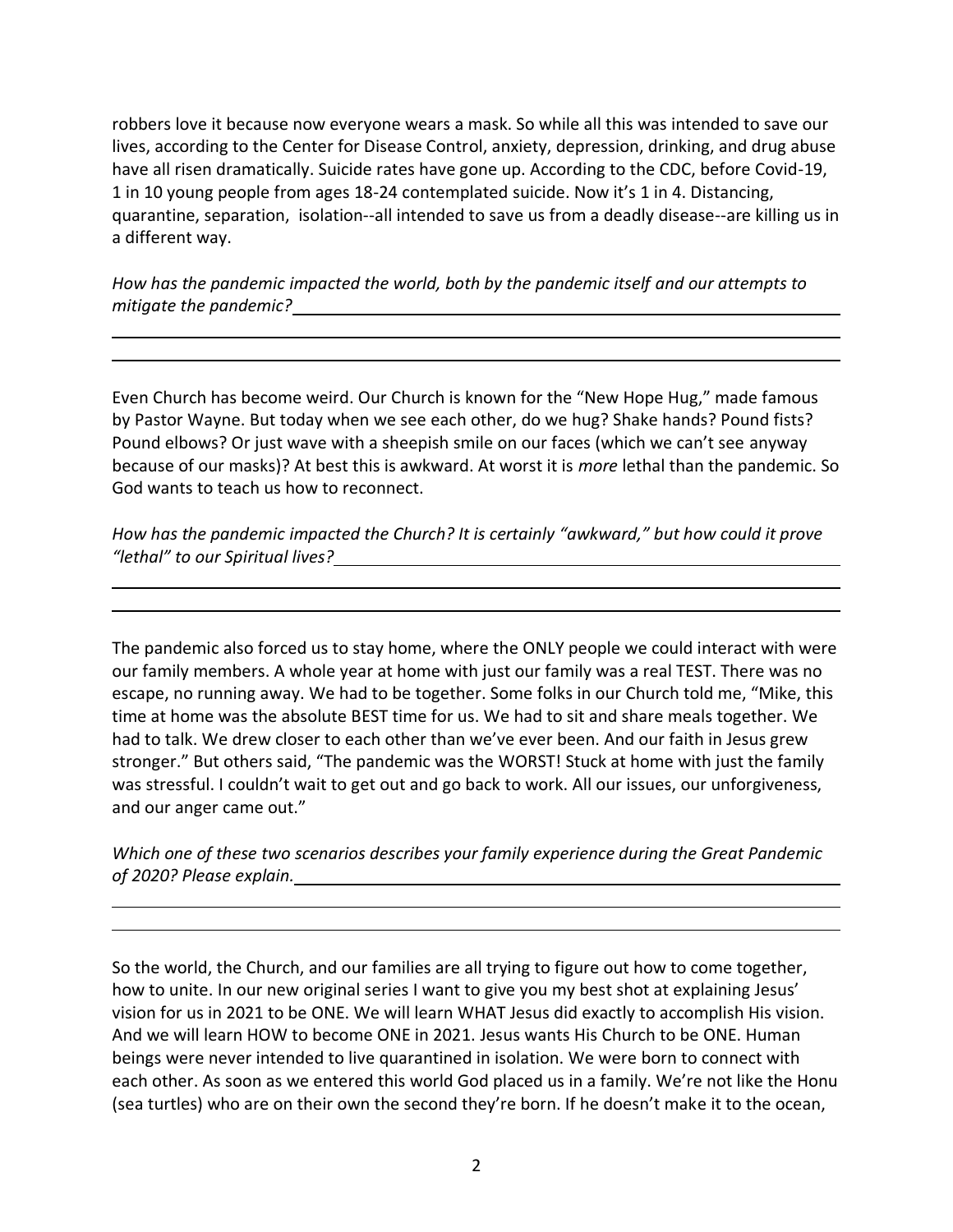he'll cook on the beach. Even if he makes it to the watah, get all kine sharks and birds dey like eat the Honu. So be glad you not one Honu. As soon as you were born, God placed you in a family. And we are designed for relationship. Our eyes were meant to communicate our love for each other. Our voices express how we feel about each other. Our hands welcome each other. Our arms embrace each other. And there are other parts of us that we won't get into right now, but you get my point. We thrive on love, community, friendship, and family.

*How are humans different from honu? How did God design us?*

*Why is it important for us to understand how God made us? What happens if we ignore our design?*

We were made in the image of an intensely relational God who is Father, Son, and Holy Spirit. Not three gods, but three persons united as ONE by an eternal bond of love. And you and I were made in the image of this God. There is no other God in any religion on Earth who reveals Himself as 3 in 1. What I'm saying is no human could've come up with this. This is God's own revelation of Himself. And we're all trying to adjust our finite minds to this crazy revelation. Like Vizzini would say (remember him from Princess Bride?), "This is INCONCEIVABLE!" Do you see what I'm trying to say? Humans could never come up with a god like this. WE can't even wrap our heads around it. This is God showing us who He is. The very essence of God is that He is an eternal, loving, perfect relationship. And we were all made in His image.

*Do your best to describe the nature of God as the "Trinity."*

*Are there any other religions that describe God as 3-in-1? Why or why not?*

The God who created us in His image is intensely relational, so that means WE are intensely relational. The result? We long for relationship like we long for air. You cut us off from our friends and family and we start to suffocate emotionally. Leave us in isolation and we will slowly go crazy and die.

*Why is it incredibly significant to understand that we were made in the image of God who exists as an eternal bond of love?*

So our opening series of New Year 2021 is about calling us back together to become ONE. And yes, some of us might have to stay home watching through our fabulous Online Church, New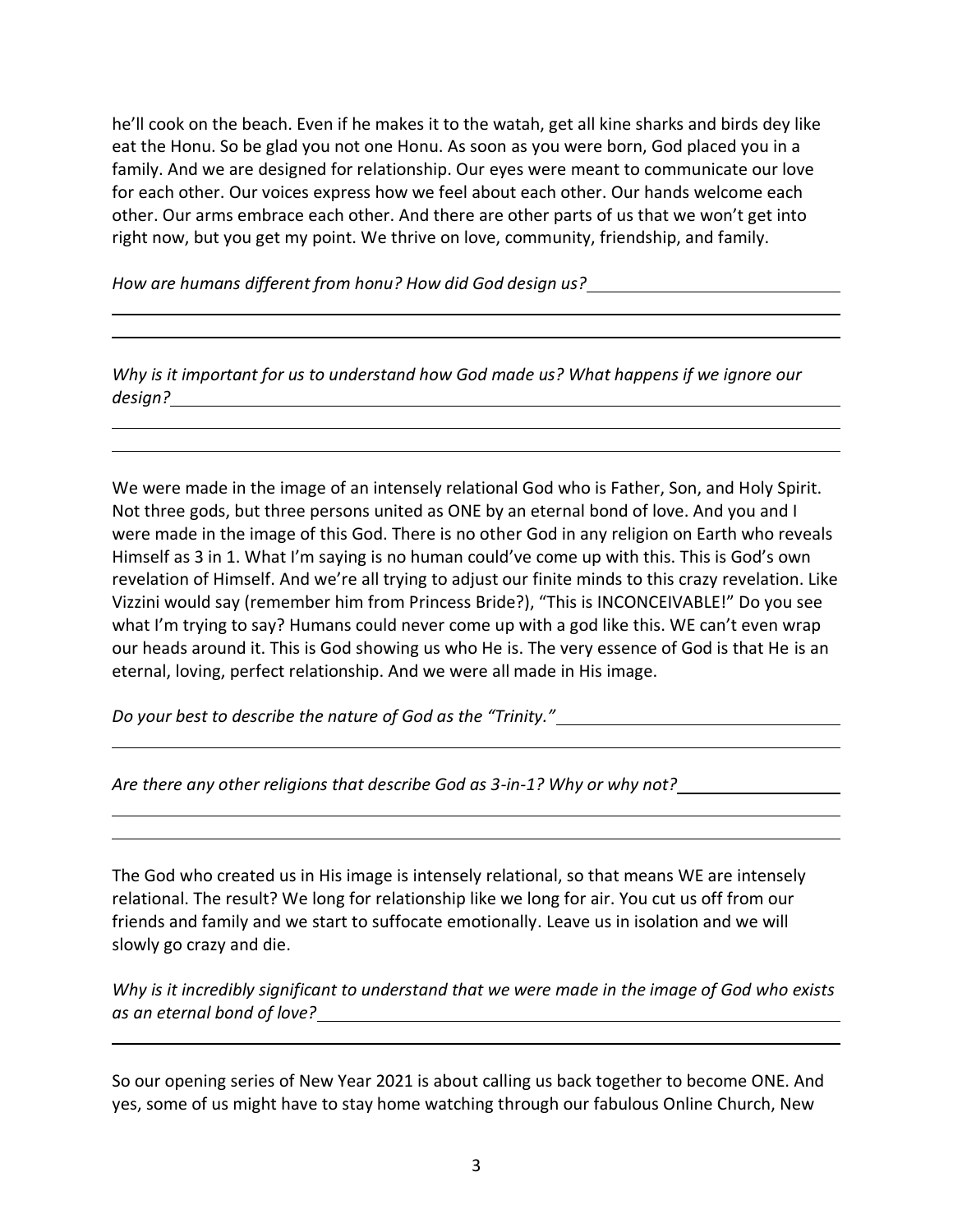Hope Spark, while others of us are at the Hope Center meeting in person. Some of us might be from Mililani, Wahiawa, or Haleiwa. It doesn't matter, we are all ONE Church. Amen? God may have many congregations, but He only has ONE CHURCH. We will need to be intentional. Everybody say INTENTIONAL. Because if you want to stay away, stay disconnected, it has NEVER been easier. We will need to be INTENTIONAL in order to be one. You have to do this on purpose, deliberately, thoughtfully, prayerfully. Because it has now become way too easy to just stay home and be lazy. We need to text each other, call one another, reach out! If we don't, our remedies for the pandemic will kill us before the disease. Jesus wants to UNITE us and make us ONE.

*What does it mean to be INTENTIONAL?*

*Do you know anyone who has gotten "lazy" about relationships during the pandemic?* 

*Why do we need to become INTENTIONAL about our relationships now more than ever?*

In our new series we'll be going through Paul's Letter to the Ephesians. Full disclosure, as a young believer I used to avoid Ephesians. It was like Paul was talking about a reality so foreign it sounded like he was speaking a different language! Like the man who was introduced to a brother and said, "My name is John, what's yours?" The brother said, "My name is Charles Junior but you can call me Bamanishals." Next day he saw the brother again and said, "Hey, Bamanishals, was sup, my man?" A friend overheard him and asked, "What did you call him?" "Bamanishals. He said call him Bamanishals." The friend laughed and said, "His name is Charles Junior and he wants you to call him CJ, BY HIS INITIALS. CJ." Bamanishals. Ephesians is like that. It's describing a completely different culture from the one you might be used to.

*Have you ever tried to study Ephesians before? What was it like?*

But what Paul is describing for us didn't originate with him. It originated with Jesus. So turn in your Bibles now to John 17. In this remarkable chapter, Jesus is praying in the Garden of Gethsemane. He is just hours away from being arrested, scourged, and crucified. In the Spirit He is fully aware of what is about to happen to Him, and He is crying out to the Father. In this intimate and deeply personal moment, the Gospel of Mark tells us that Jesus addresses God as "Abba." He's having a private heart to heart with His Dad. We are being granted a rare glimpse into the soul of our Messiah. As Jesus faces the end of His life, what is revealed is His raw, naked passion. How the Apostle John received this revelation the Bible doesn't say, because John was asleep when this happened. Was it by the Spirit? Did Jesus tell Him after the resurrection? We don't know. Regardless, here it is written in Scripture, the last words of our Messiah as He faces death. Usually when a person knows he's about to die, he thinks about the most important things in life: God and family. And it's no different for Jesus. His prayer is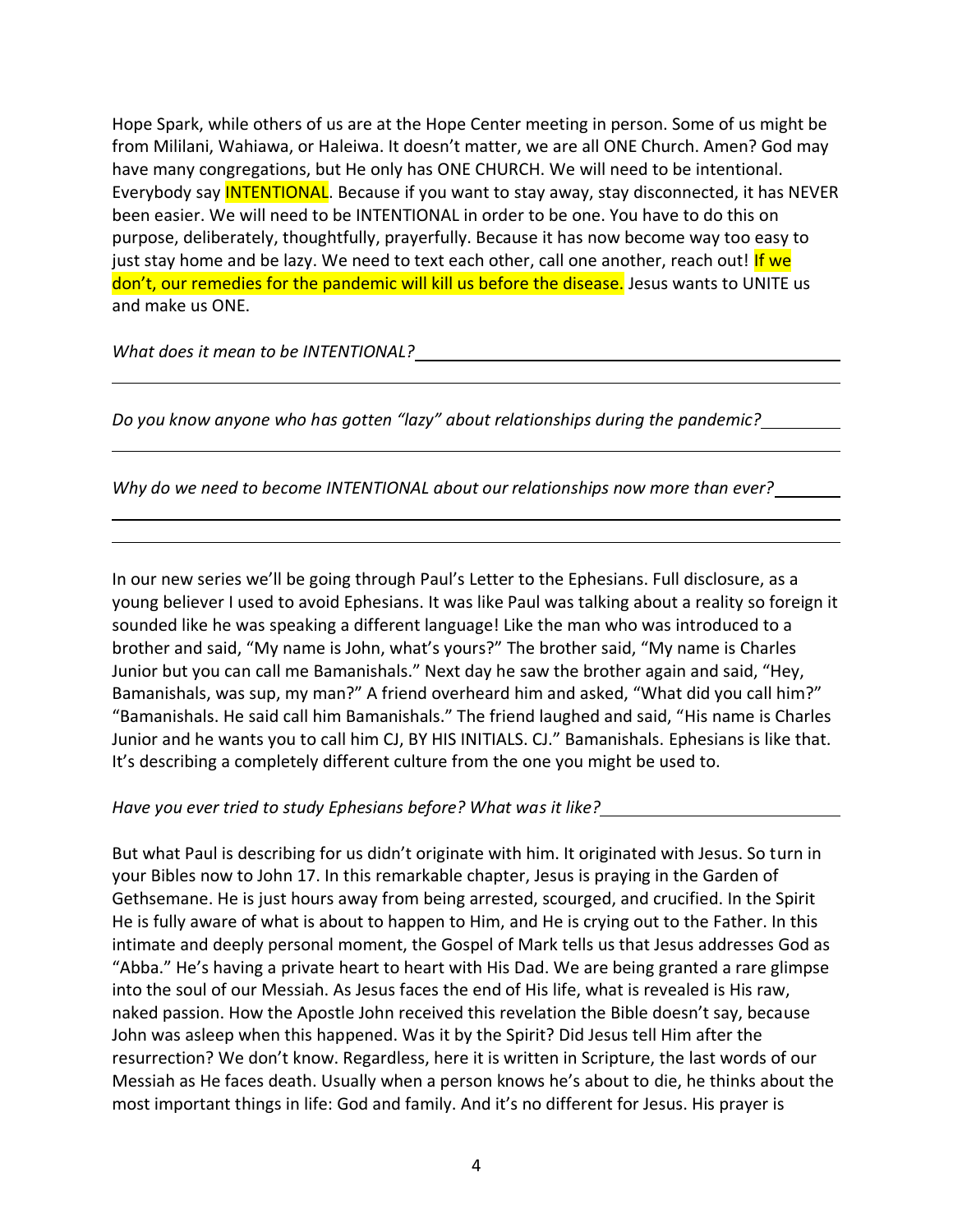completely trained on both God and family. But for Jesus, His family is not what we might think. For Jesus, His brothers and sisters are not His biological family of origin. Jesus is focused on His Spiritual family, the disciples. Jesus reveals that His deepest passion, His most cherished desire, His most earnest prayer--the purpose for His coming to Earth, His life mission--has to do with US. And here it is:

 $"^{21}$  I pray that they will all be one, just as you and I are one—as you are in me, Father, and I am in you. And may they be in us so that the world will believe you sent me" (John 17:11, 21, 22 NLT).

*Why is it important to know what was on Jesus' heart in His last hours on Earth?*

*What was on Jesus' heart in His final moments?*

To us that might sound like a strange prayer from a man on death row. But Jesus prays this three times--in verses 11, 21, and 22--to leave us no doubt of what was on His heart at this critical moment. You see, some of us think that we should believe in Jesus just so we will go to Heaven when we die. But He also died so that we would bring Heaven to Earth. How? BY OUR UNITY. The Father, Son, and Holy Spirit are ONE. Now because of the cross we are ONE with the Spirit of God. And if His Spirit is in you and the same Spirit is in me, then that makes us what? ONE.

*So if God is ONE then what would God's Kingdom on Earth as it is in Heaven be like?*

*If you had to give the Church a grade on how we're doing regarding this, what would it be? Explain why you're giving us this grade.*  $\mathcal{O}_\text{max}$  **Explain with the state of the state of the state of the state of the state of the state of the state of the state of the state of the state of the state of the stat** 

And when we co-exist in the Church together as ONE, Jesus says that the world will--here it is, believe in Jesus. Did you ever stop to think that the way we relate to each other in Church is actually our most powerful witness to the world? We're going to take the entire year to learn how to become ONE with God and one another. Our vision for our Church is not Mike's vision or our leadership team. We didn't read it in a book about vision or a manual on how to do Church. This Church belongs to Jesus. He builds this Church and the gates of hell will not prevail against it. Jesus is the Head and Chief Shepherd of New Hope Central Oahu. So we need to ask HIM what HIS vision for HIS Church is. Let's read it together again out loud. Ready go: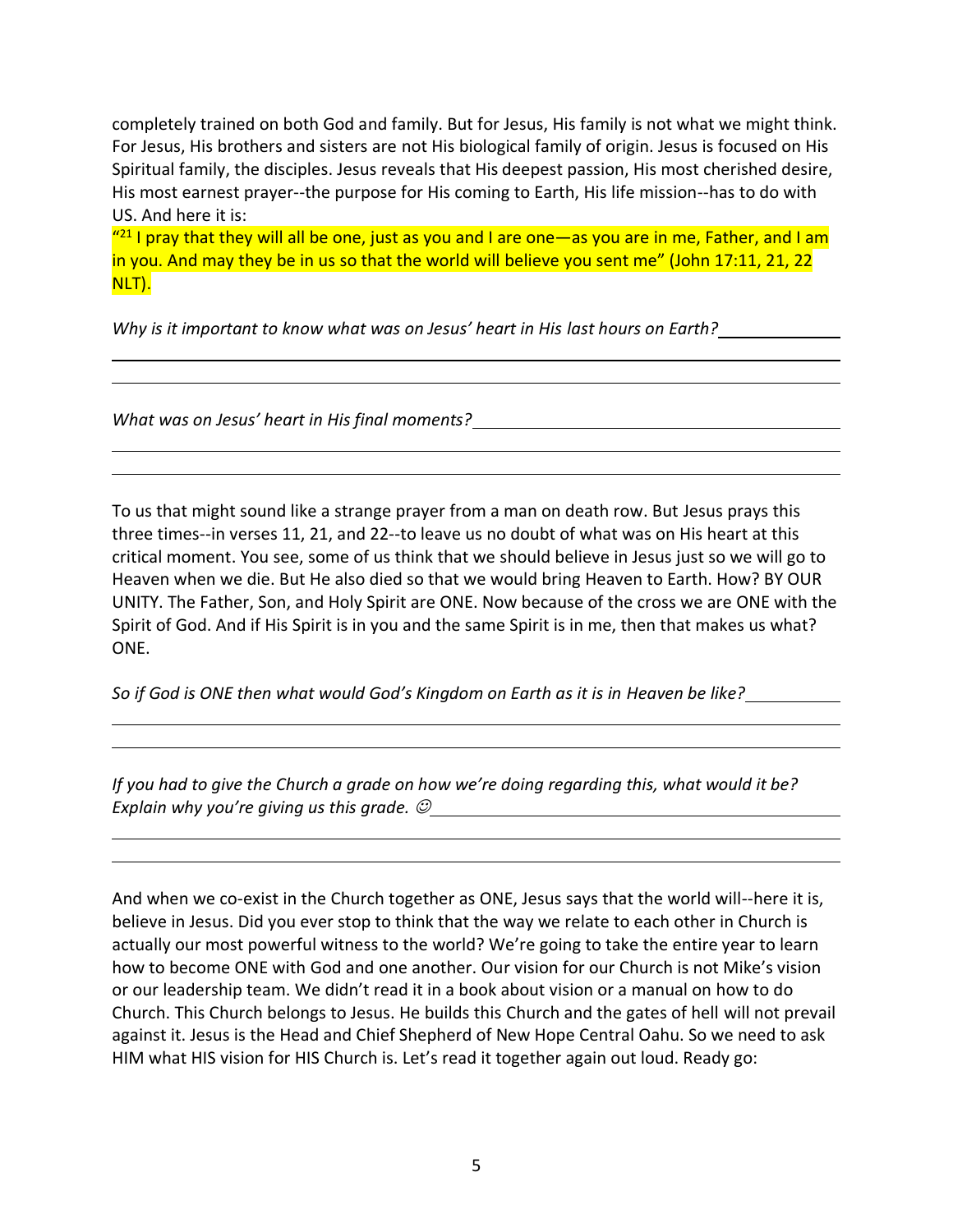$"^{21}$  I pray that they will all be one, just as you and I are one—as you are in me, Father, and I am in you. And may they be in us so that the world will believe you sent me" (John 17:11, 21, 22 NLT).

*As we fulfill God's vision for us to be ONE, how will this impact the world around us? Explain why you think this happens.*

So in one word what is our vision for 2021? ONE. Now memorize that. I'm going to ask you again next week. Now here's the synopsis of our study in Ephesians for our "One" series:

### **ONE Series Synopsis**

This is Week 1: ONE

Today we learned, not Mike's vision, but God's vision for us to be ONE in 2021.

Next week, In Week 2 of our ONE series:

Remember in the Matrix when Keanu Reeves starts blocking punches with one hand and stopping bullets in mid-air? And everyone said, "He is the one." Well, today we're going to tackle Ephesians chapter one, and discover why Paul says that JESUS is… THE ONE.

### In Week 3 of our ONE Series:

There's an ancient Hebrew word that captures exactly the kind of oneness God envisions for us: אחד) ECHAD)--perfect unity in diversity. In our study in Ephesians 2 we will discover that through the amazing work of Jesus, who is "The One," we not only become one with God but we also become one with one another. Jesus, the Messiah, has created us into a new humanity: THE ONE GENERATION.

### In Week 4 of our ONE Series:

Early on in Ephesians 1, God alluded to a mystery that was revealed. This was God's secret plan for all peoples that has now become known because of Jesus who is "The One." What is God's mysterious secret plan for mankind? Listen closely to this week's message as we talk about God's unstoppable, prophetic plan for all humanity: ONE WORLD.

#### In Week 5 of our ONE Series:

In the previous week we learned that the Church is critical to God's plan to unite the world under the rulership of Christ the King. But how can this happen if the Church itself does not understand how to be one in Christ? Advance warning some might find this message a tough pill to swallow, but it's time for us to go through some "growing pains." In this lesson let's ask the Holy Spirit to do a deep scan of our obedience to God's command to be ONE CHURCH.

In Week 6 of our ONE Series: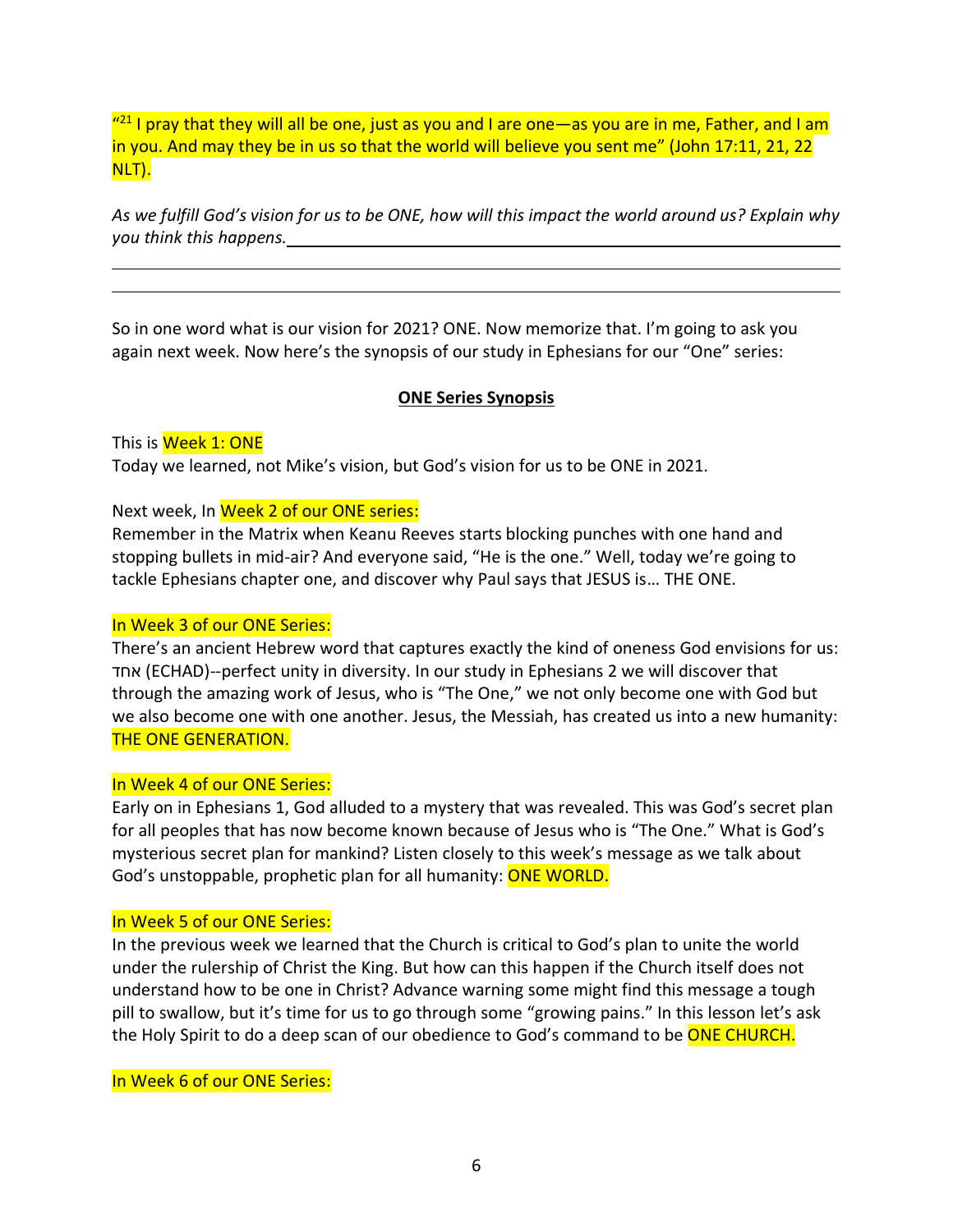From Genesis we see that God's vision for oneness does not actually start in the Church. It starts in the most ancient, fundamental unit of all for fellowship--the family. This week we will discover the SHAPE our families need to be in to overcome division and despair at home. This week we invite the Spirit to teach us to become ONE FAMILY.

### In Week 7, our final message of our ONE Series:

We might be tempted to think that all this talk of oneness leads to peace, love, joy, and living happily ever after. In a way, it does. But in the final chapter of Ephesians, Paul hits us with a heavy dose of reality. Born-again Christians are actually Spiritual warriors born. As soon as we step out in obedience to God, we are immediately met with forces of darkness who are literally hell-bent to steal, kill, destroy, and divide. In this final message, God calls us to armor up, take up the Sword of the Spirit, and prepare for the fight of your life in **THE WAR FOR ONE.** 

*Are there any messages you are especially looking forward to? Why?*

### **THREE GUIDELINES**

*How to get the absolute most out of our original series*

1. SERVICES. Join us here every weekend either in person or online and listen to every message in our series.

*In which service do you plan to participate each week?*

2. SMALL GROUP. Gather your family together or join one of our many Ohana groups so you can discuss the teaching, find answers to your questions, and practice becoming one Church. I strongly encourage every Ohana Group to hit the pause button on your current study and join us for this important revelation over the next 7 weeks. I will give you a PDF each week to guide your group study. You can also discuss the message with me on Open Mic on Zoom at 11 AM every Sunday.

*Which small group will you be part of?*

*What is the date, time, and location of your meeting?*

3. SELF-STUDY. Take extreme ownership of your own Spiritual growth, and every day read or listen to the entire Letter of Paul to the Ephesians. It takes less than 20 minutes. I recommend the New Living Translation. Also go over the study guide we will provide for you each week.

*What is your plan to read/listen to the Letter to the Ephesians every day?*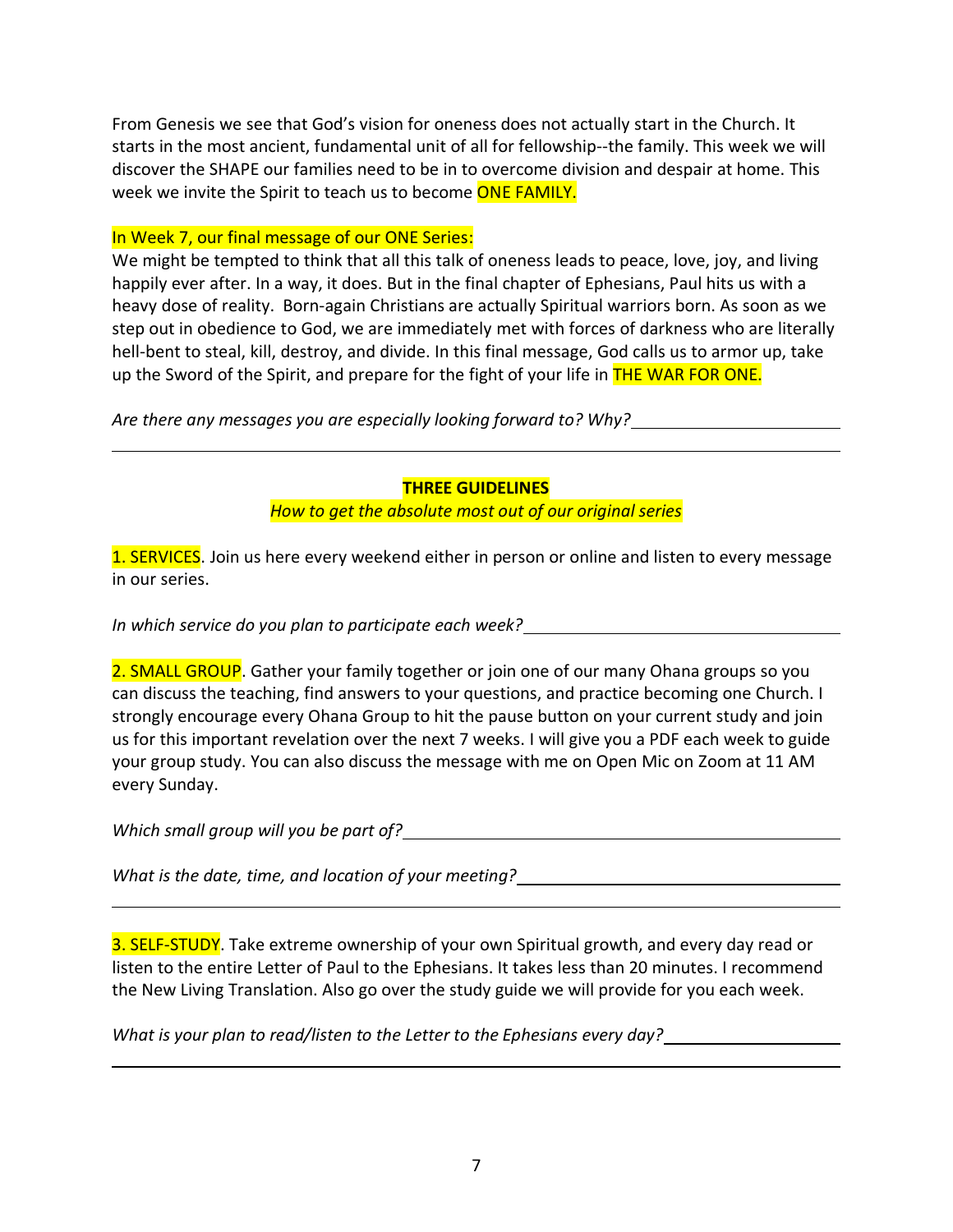## <mark>(Ivri) אבר</mark>

Let me close with this: In the Old Testament the people of God were called "Hebrews." But since they descended from Abraham, Isaac, and Jacob. How did they get that name? Why not "Abrahamites?" or "Isaacites?" or "Jacobites?" That would've made for sense. Where did "Hebrew" come from? When the Hebrews crossed the Jordan to enter the Promised Land, the people of the land feared for their lives. "Who are these people," they asked with fear and trembling, "whose God allows them to CROSS the Jordan River on dry land?" And then others would say, "Aren't these the same people whose God allowed them to CROSS the Red Sea 40 years ago? And didn't their God then destroy Egypt, the mightiest army in the world!" The Canaanites were terrified when they realized who these people were. First Egypt was judged, and they knew they were next! From that time on, the people of God were known as the "Ivri," the people who can achieve impossible CROSSINGS. "Ivri" or "Hebrews" means "the people who cross." They crossed the Red Sea. They crossed the Jordan River. Impossible, supernatural crossings.

*Why were the people of God called "Hebrews?"*

So when the Messiah of the Ivri, Yeshua, arrived on the scene, John the Baptist baptized Him in the Jordan River. Because the Ivri, the people of God, were about to make yet another impossible crossing. Their Messiah was about to lead them into the true Promised Land, the Heavenly Realm of God's Presence. And in this Spiritual dimension, Yeshua will unite them with the Father… and make them ONE.

*What is the "crossing" that Yeshua our Messiah is leading us in today?*

Next week we will learn more about this Heavenly Realm and our central figure--Jesus, "The One." But for now how many of us are willing to follow Jesus and CROSS OVER into a new life together? To let Jesus make us ONE with the Father and then ONE with one another? Brothers and sisters, I believe with all my heart this is what Jesus is doing in the Church right now. How many of us saw the Bethlehem Star on December 21<sup>st</sup>? The Great Conjunction where Jupiter and Saturn lined up to appear as ONE in the night sky. God is even sending us signs in the Heavens to become ONE! Interestingly the last time this happened was 400 years ago soon after the Pilgrims CROSSED the Atlantic to come here, and we later became the United States of America. God is inviting us to CROSS the Red Sea yet again, cross the Jordan, cross the Atlantic, cross into His will for His Church: Become ONE with Him and with each other. To be ONE is HIS vision for us. To be ONE is His Kingdom on Earth as it is in Heaven.

*By faith what is God saying to us in 2021?*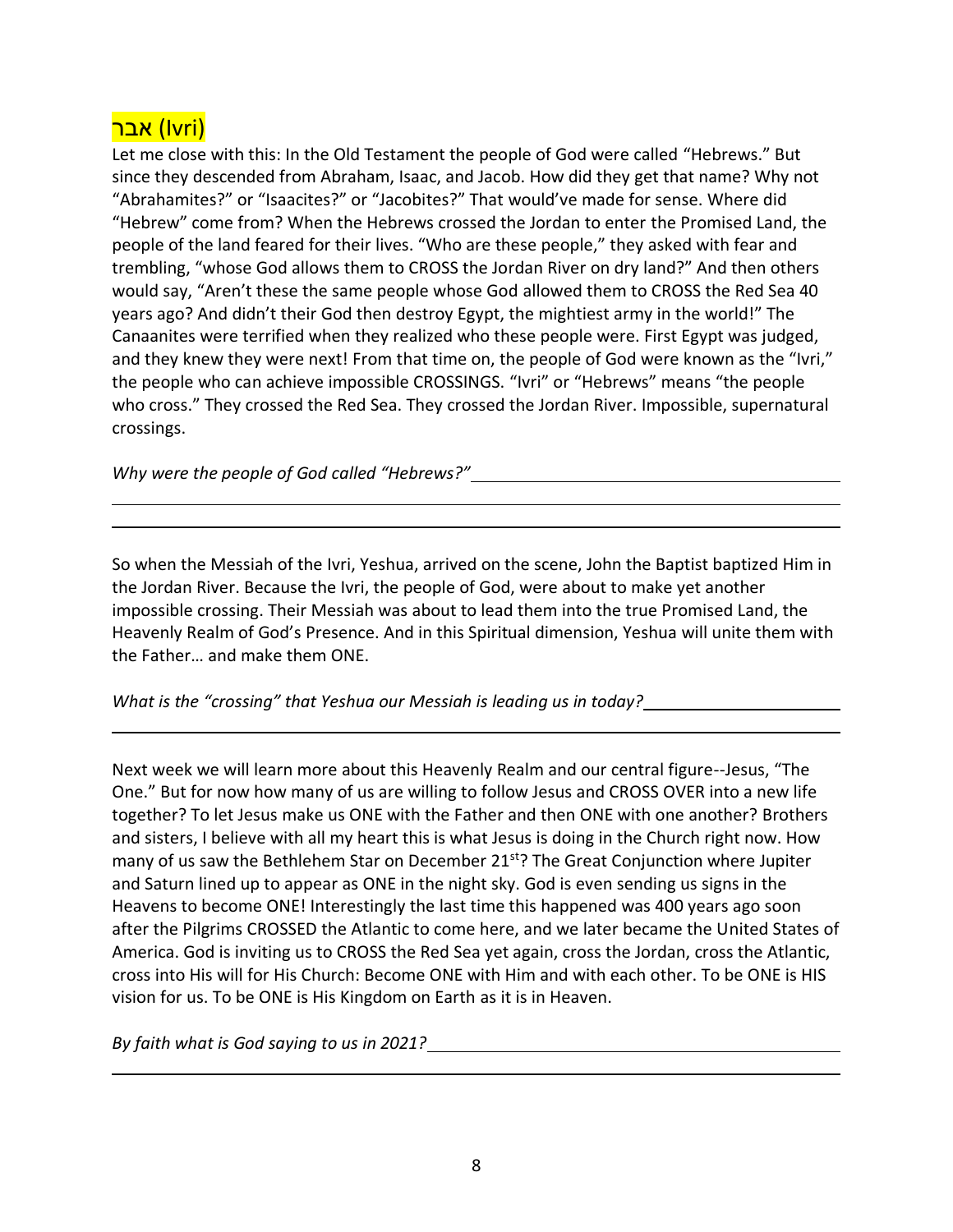*Are you willing to follow Him? How would you describe where you are in your relationship with Jesus today?*

So how do we start our CROSSING? Where do we begin? I know you're going to say, "With the CROSS, of course!" Yes. We will talk about that next week. Last Thanksgiving as I was preparing this series, I went to bed that night asking the Lord, "How are You going to make New Hope Central Oahu function as ONE? Hawaii is constantly in lock down. We're hopelessly divided between Republicans and Democrats. We have divisions in the Church. Families are at odds with each other. God, how on Earth are you going to do this?" I went to sleep with that hopeless question in my heart. The next morning the Lord gave me the answer. As soon as I woke up I had this powerful phrase in my mind: "I love you and there's nothing you can do about it." Wow! I was blown away by the power of that statement! The only reason I can be one with God is because the Lord loves me and there's nothing I can do about it. Even if I fall short (which is pretty often), He loves me and there's nothing I can do about it! And so now that I have experienced this amazing love from the Father, I love YOU and there's nothing you can do about it! It doesn't matter if we don't agree on everything. And it doesn't matter if you're not perfect. Each week we're going to learn how perfect acceptance before we become perfectly acceptable, makes us ONE. Tell the person next to you, "I love you and there's nothing you can do about it."

*Why do you think the Spirit said this to Pastor Mike that morning?*

*What does this statement have to do with becoming ONE?*

Just hours before His death, Jesus revealed His deepest passion for us, His disciples: <mark>"<sup>21</sup> I pray</mark> that they will all be one, just as you and I are one—as you are in me, Father, and I am in you. And may they be in us so that the world will believe you sent me" (John 17:11, 21, 22 NLT). Jesus has answered so many of our prayers. Isn't it time we answered one of His? Our Church's vision in the new year is Jesus' vision for us. If you agree would you pray with me? Father in Heaven (go ahead and pray that out loud), thank you for sending Your Son into our dark and diseased world. Jesus, thank You for dying for me so I could become one with the Father and one with Your Church. I believe in You, Lord, and I will follow You as you teach us to be one with You and one with Your Church, the body of Christ. In Your matchless Name I pray. Amen. Happy New Year, everyone! God is downloading a powerful revelation to our Church! So don't miss next week! See you then! Alooo-ha!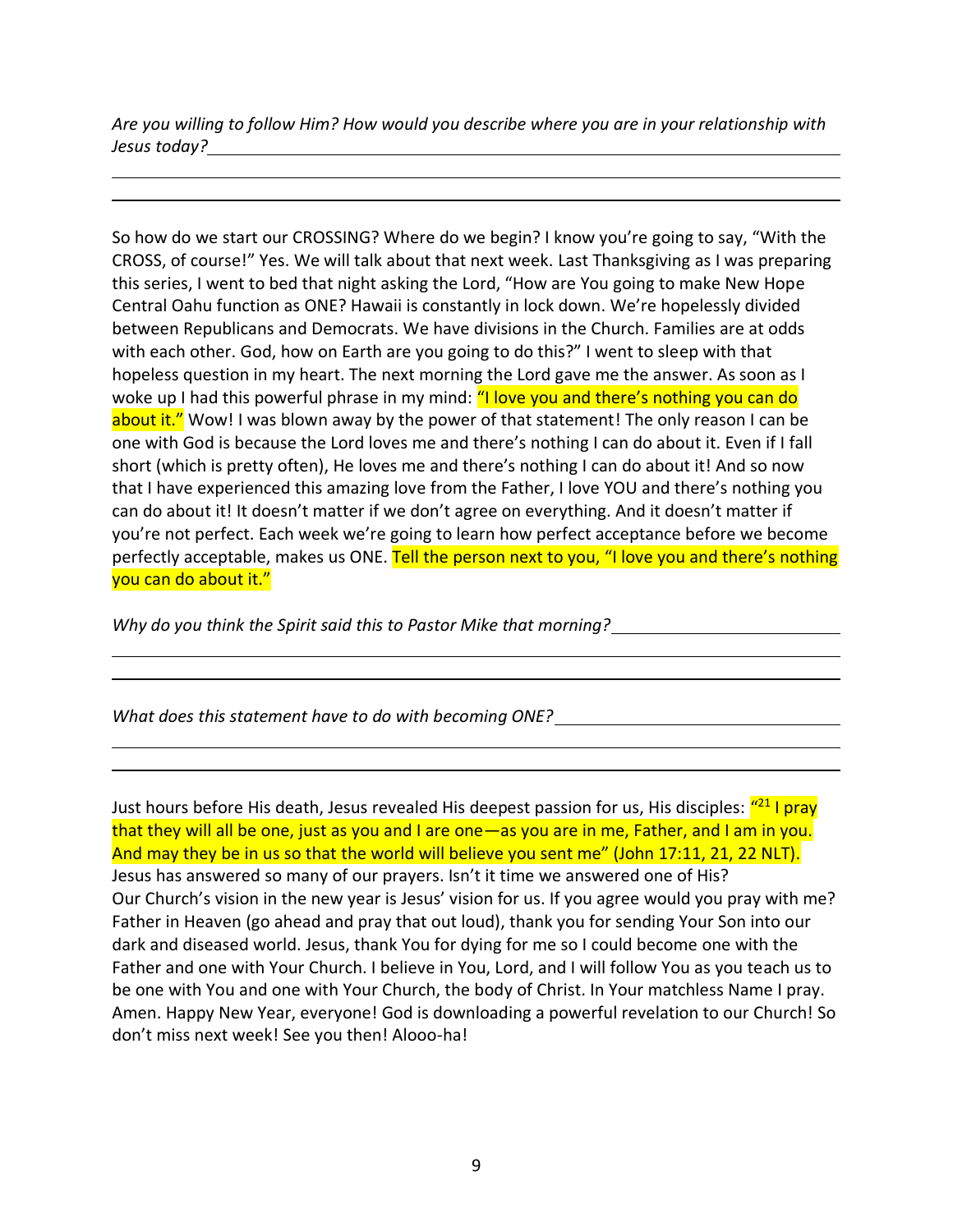*Write your own personal prayer response to God as we begin our series.*

<u> 1989 - Johann Stoff, amerikansk politiker (d. 1989)</u>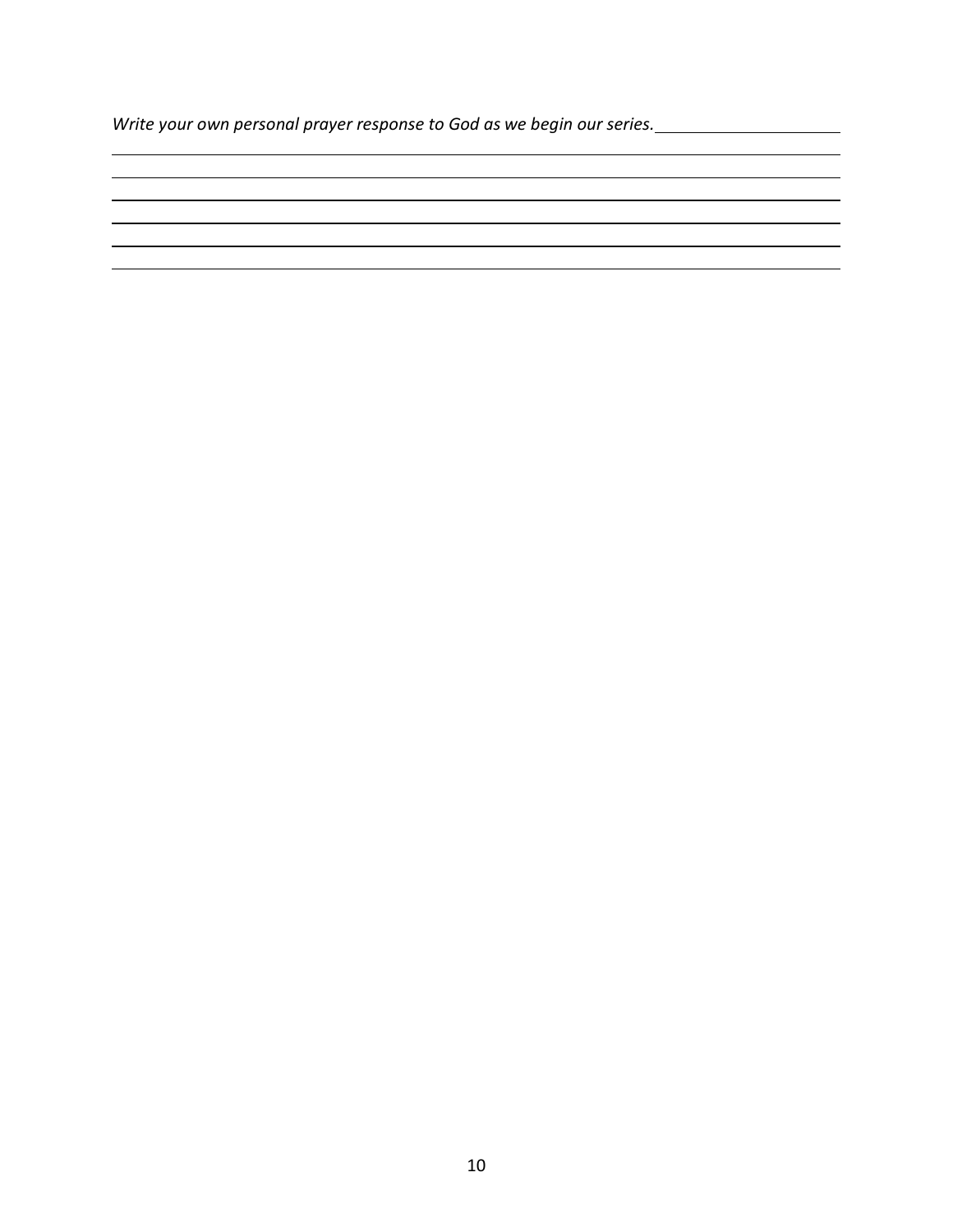*NHCO Vision 2021: ONE*

# **THE ONE**

Jan 9-10

Pastor Mike Palompo

### WEEK TWO

### **Study Notes and Questions for Discussion and Personal Reflection.**

*After hearing the message by faith, summarize what God said to you*

Hey everyone, welcome to WEEK 2 of our original series to kick off the new year. Quick! Ask the people next to you, "What is our one-word vision for 2021?" [pause] If they said, " $ONE$ ," then give them \$20. Even if they didn't give YOU any money, tell the person next to you, "I love you and there's nothing you can do about it." Go ahead.

*What is our one-word vision for 2021?*

*Have you figured out the reason why we're saying to each other, "I love you and there's nothing you can do about it?" Why do you think we're saying this?*

Last week we learned that to be ONE is not Mike's vision but Jesus' vision for His Church. So in 2021 our vision is to become ONE. Remember in the Matrix when Keanu Reeves starts blocking punches with one hand and stopping bullets in mid-air? Everyone said, "He is the one." Well, today we're going to tackle Ephesians chapter one, and discover why Paul says that JESUS is… THE ONE. To put it mildly we live in divided times. Personally, I can't remember a time when the divisions in our country were more obvious. And at 62 I'm like the "ancient one" in our Church- except for Roy Helepololei who was friends with Kamehameha. America is divided (so we're told) between Blacks and Whites, rich and poor, urban and rural, Democrat and Republican. Let me tell you upfront, the ONLY hope for us now is Jesus and a full-scale Great Awakening. And I can tell you with 100% prophetic certainty that Jesus will come back and make everything right when He returns.

*Any thoughts or comments on the divided times we live in?*

But let's get back to DIVISION. How did we get so DIVIDED? How does DIVISION happen? For the answer to this super important question, you just look at the word, DIVISION. DIVISION: DI-vision. "Di" means "two:" TWO VISIONS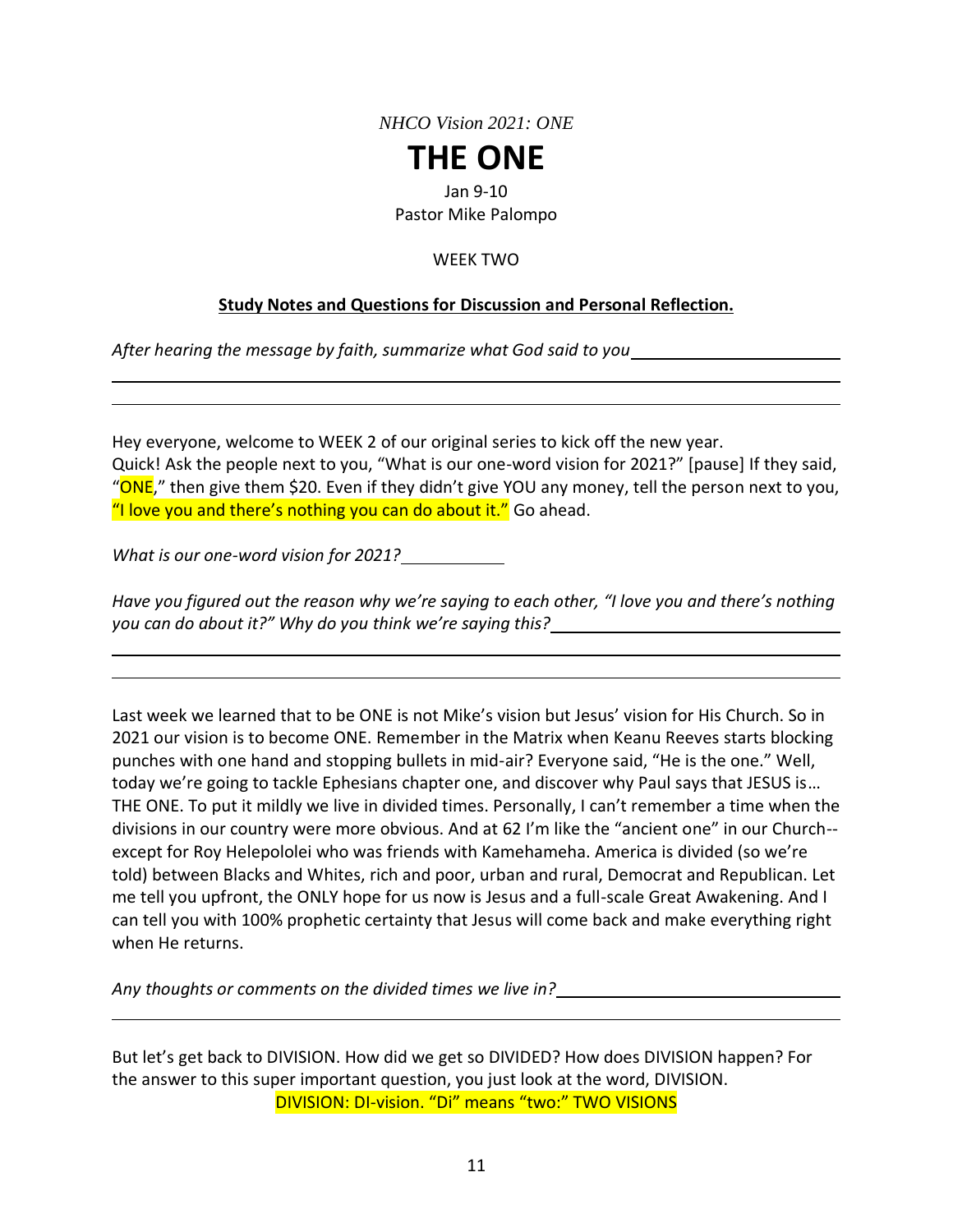So DIVISION occurs when you have TWO VISIONS. It's like the book of Judges in the world today: every man did what was right in his own eyes. Everyone has their own vision, and they're doing their own thing. So dis one braddah like go Highway Inn, but da adda braddah he like go Uncle's Fish Market. So one braddah get one nice pitcha in his mind fo eat da ono lau lau at Highway Inn, wit da pipikaula, and poi, and Hawaiian sweet roll, potato-mac salad and da pumpkin haupia shortbread. You see da pitcha? Das da vision right dea. Da broke da mout vision! He like go Waipahu right now! But da adda braddah, he get one different pitcha in his mind. He like make fancy high maka maka kine. He no like go Waipahu--get too many Filipinos. He like go Pearlridge wit da Japani. He like sit down in one fancy reshtaurant whea da lady goin say, "Good evening, welcome to Uncle's Fish Market. How many in your party?" And he like eat da sashimi, wit da deep fried calamari, and drink one Uncle's Mai Tai. You see dat? Dis braddah get one different pitcha in his mind! So one braddah like take his opu to Waipahu but da adda braddah like take his to Pearlridge. TWO VISIONS. How we goin figgah dis out? Jun ken po? Yell and scream at each adda? O mo worse, SCRAP! Trow! Beef! Nah, no need. Cuz one o deez braddahs is da faddah! And da faddah wen tell his son, "Boy, you get money fo eat at Uncle's o wut?" "Uhh, no, dad." "Kden, I treat you Highway Inn den." "We go." And everybody's opu wen live happily evah aftah. If you didn't understand a word I said, go talk to Pastor Earl. Basically, DIVISION happens when you have TWO VISIONS.

*What is division? Why does it happen?*

### And here it is,

"UNITY happens when we SUBMIT our visions to the AUTHORITY of GOD the FATHER."

Jesus demonstrated this perfectly last week when we talked about Gethsemane. Of course He didn't want to die. "Take this cup from Me," Jesus prayed. But immediately, without hesitation, in the same breath He prayed, "but let Your will be done not mine." (Luke 22:42) Jesus was ONE with the Father because Jesus ONLY wanted to do the Father's will, never His own. No, you didn't catch that. I said, "Jesus was ONE with the Father because Jesus ONLY wanted to do the Father's will, never His own." Can I get an amen? Jesus did this His entire life. He wasn't about to change when He reached the END of His life. How about us? If we continue to insist on doing it our way, we will never be ONE with the Father. AND, we will never be ONE with each other. DIVISION happens when we have TWO VISIONS. "UNITY happens when we SUBMIT our visions to the AUTHORITY of GOD the FATHER."

*How does God create unity between us? Explain.*

The Apostle who truly understood this vision and gave us a step by step manual on how to proceed is the Apostle Paul in his Letter to the Ephesians. Let's read this together: "All praise to God, the Father of our Lord Jesus Christ, who has blessed us with every spiritual blessing in the heavenly realms because we are united with Christ... And the church is his body;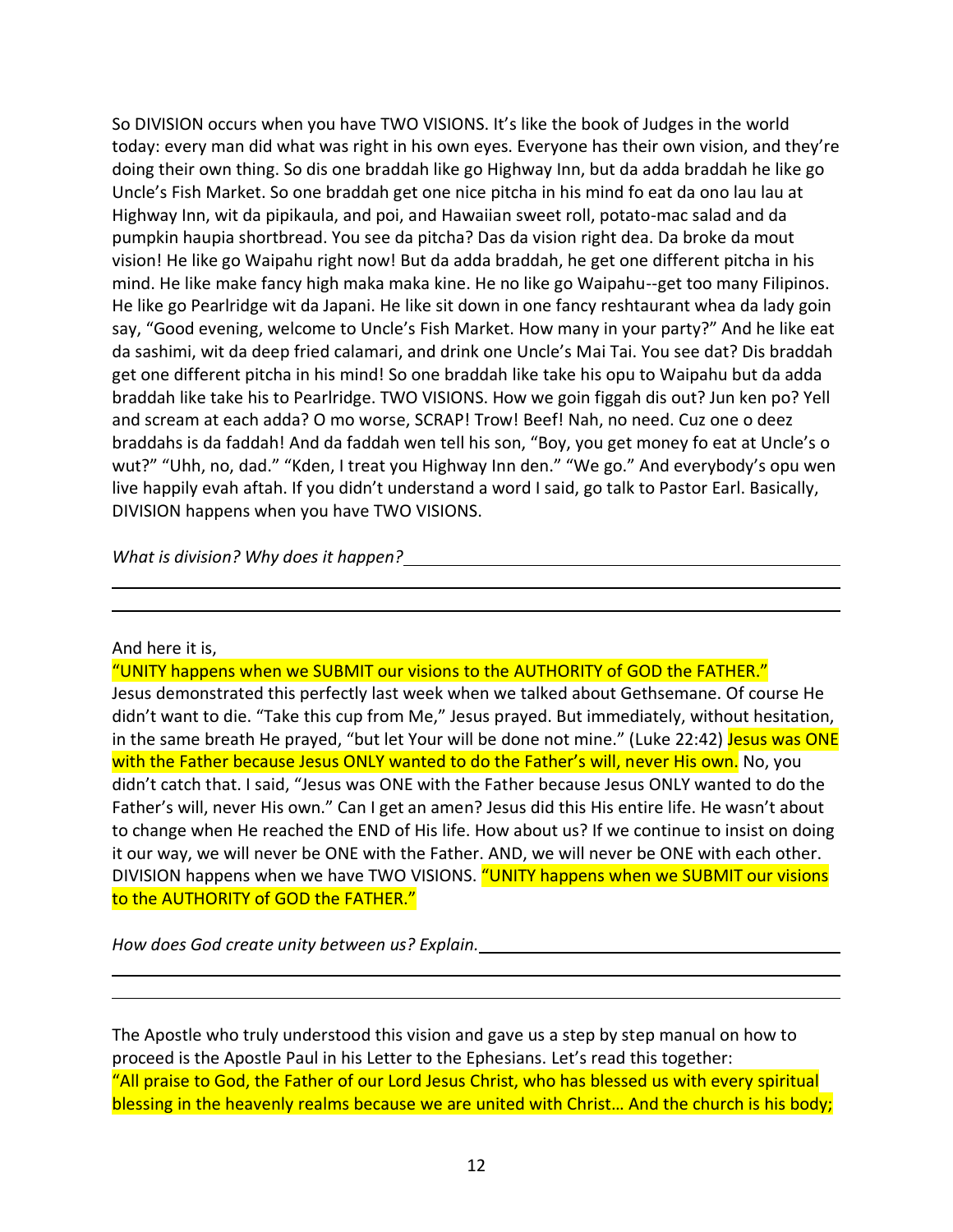### it is made full and complete by Christ, who fills all things everywhere with himself" (Ephesians 1:3, 23 NLT).

Some quick background on Ephesus: Ephesus was a major port city located in modern-day Turkey. Paul planted this Church on his third missionary journey then continued to minister there for over 2 years. Anybody see Wonder Woman 84 yet? Well, for you Wonder Woman fans one legend claims that Ephesus was founded by the Amazons and named after the Amazonian Queen Ephesia. In Ephesus Paul was moving in the supernatural power of the Holy Spirit. If you touched Paul with a handkerchief then touched a sick person with that handkerchief the person would get healed. Remember the Seven Sons of Sceva? That was in Ephesus. (Read Acts 19.) A full-scale Spiritual Awakening broke out and people were forsaking their pagan idols, piling their books of enchantment in the streets, and setting them on fire. Needless to say this upset the local economy and people started rioting in the streets against the Christians. (Sound familiar?) They finally calmed down when they realized this might upset Rome. Paul and the Ephesian Church were ONE. They truly loved one another, and they were very close, just like us here at New Hope. Paul's deep and loving relationship with them was especially evident when he said his final farewell in one of the most moving passages in all the Bible. They knew in their hearts this would be the last time they would ever see each another this side of Heaven. Then Luke wrote these words:

"<sup>36</sup> When (Paul) had finished speaking, he knelt and prayed with them. <sup>37</sup> They all cried as they embraced and kissed him good-bye. <sup>38</sup> They were sad most of all because he had said that they would never see him again. Then they escorted him down to the ship" (Acts 20:36-38 NLT).

*What happened when Paul planted the Ephesian Church? Describe the relationship Paul had with the saints at Ephesus.*

The Ephesian Church was not a Jewish Church. This was a Greek city under Roman occupation. The revival brought every kind of person into this fellowship. There were Jews, Greeks, Romans, and likely other ethnicities as well, just like we saw on the Day of Pentecost. Their leaders had names like Gaius and Aristarchus. The Ephesian Church overcame RACISM in their day. Let me say that again: The Church at Ephesus overcame RACISM during a very racist time in human history. How did this happen?

Remember how DIVISION happens. TWO VISIONS. But UNITY happens when we all come under the FATHER'S ONE VISION. So BEFORE they believed in Christ, who did the Greeks worship as god? Remember, your basic Greek mythology: Zeus, Ares, Poseidon. How about the Romans? Well, their gods were pretty much the exact same gods as the Greeks with different names: Zeus became Jupiter. Ares is Mars. Poseidon is Neptune. And so forth. And Jews? They worshiped one God, Yahweh. Whether we realize it or not, the most important thing about you is THE GOD YOU WORSHIP. Your god is the highest authority in your life. If your god tells you to do something, you don't want to risk angering him or he won't let it rain, your crops won't grow, and you and your people will starve. So if your god tells you to attack and kill other people, then you better do it or you won't be blessed. You are afraid that your god might smite you. So a person's god is the most important thing about that person. It's no different today.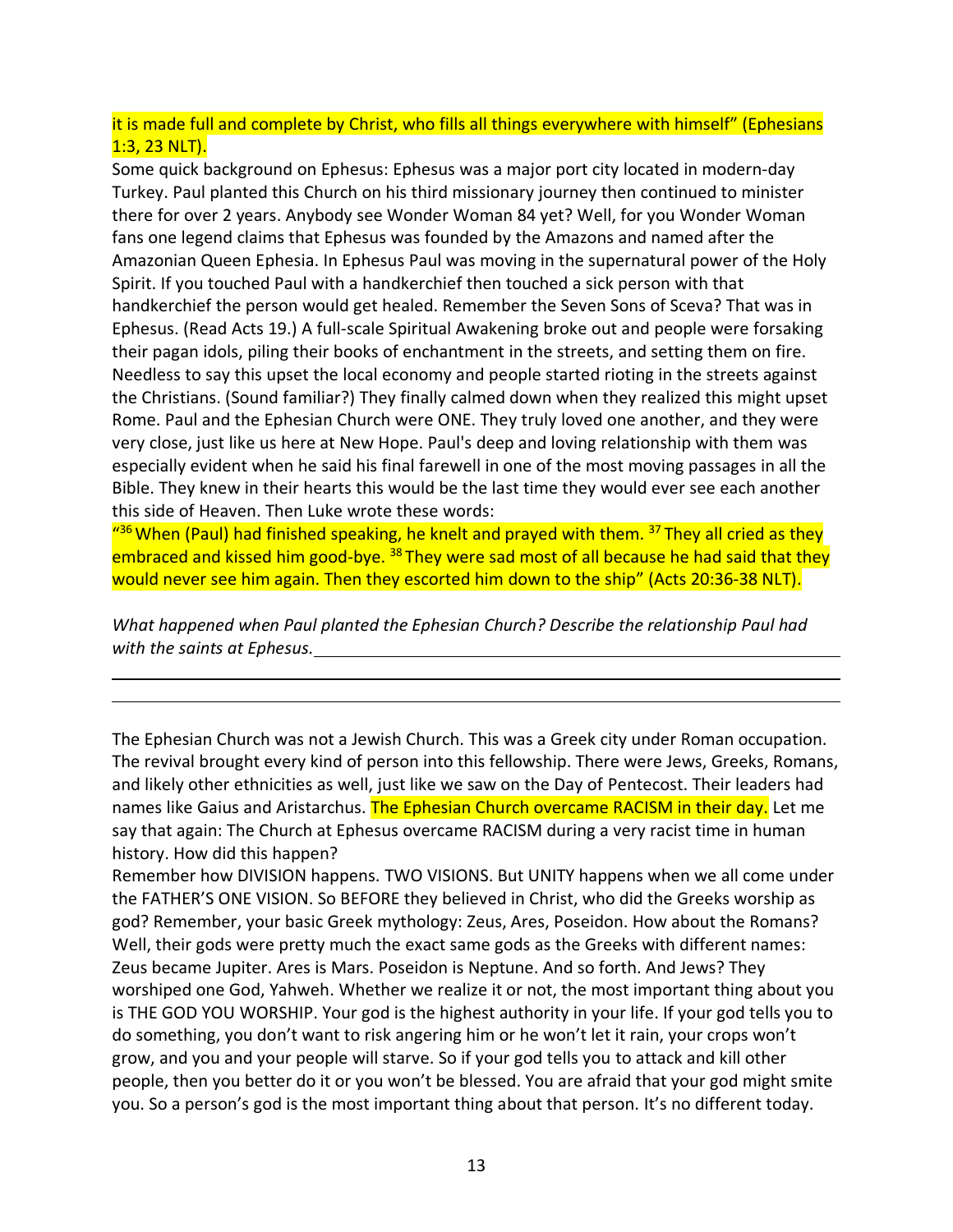People today have their own opinions, even their own version of reality. Today people have essentially made themselves into gods. We are dealing with extreme division today because we have billions of gods running around trying to make the world in their own image. Billions of gods roam the Earth today forcing their will on others.

*What caused division in the city of Ephesus? Why is a person's god the most important thing about that person?*

*What do we mean that "billions of gods" are roaming the world today? Why is that important?*

But the Ephesians experienced the supernatural love and power of the God that Paul was talking about. The Holy Spirit in Paul healed them when their pagan gods did nothing. The Holy Spirit delivered them from evil and demonic powers when their pagan gods could not. And when they came to fellowship, the Christians lived as one. They accepted them, loved them, shared what they had with them. And Paul taught them that Jesus was not angry or vengeful or terrifying. Jesus was not flawed or jealous like Zeus. He was not out to destroy them like Mars. Instead Paul taught them that Jesus loved them and that He came in human form to die for their sins so they could become one with the Father. And like I said the Ephesians got so excited about meeting Jesus that a full-scale Spiritual Awakening took place. They completely and totally abandoned their pagan gods and worshiped Jesus now. These Greeks no longer worshiped Zeus. These Romans no longer worshiped Jupiter. And these Jews received a complete picture of the love and graciousness of Yahweh. So Jews, Greeks, and Romans set aside their old beliefs and misconceptions, united with Christ, who united them to the Father. Now they all worshiped GOD together AS ONE.

"UNITY happens when we SUBMIT our visions to the AUTHORITY of GOD the FATHER."

*How did Paul and the Ephesian Church overcome their personal divisions? Explain.*

So now they understood that being a Greek or a Roman or a Jew was not EVEN as important as being a CHRISTIAN. So here's the thing about believing in Zeus and Jupiter. Greeks and Romans both believed these gods lived on Mount Olympus. Only gods could live there. So no humans allowed. Not even Percy Jackson and the Olympians. But Paul introduced them to what REALLY happens when we are united with Christ, a completely different kind of relationship with God.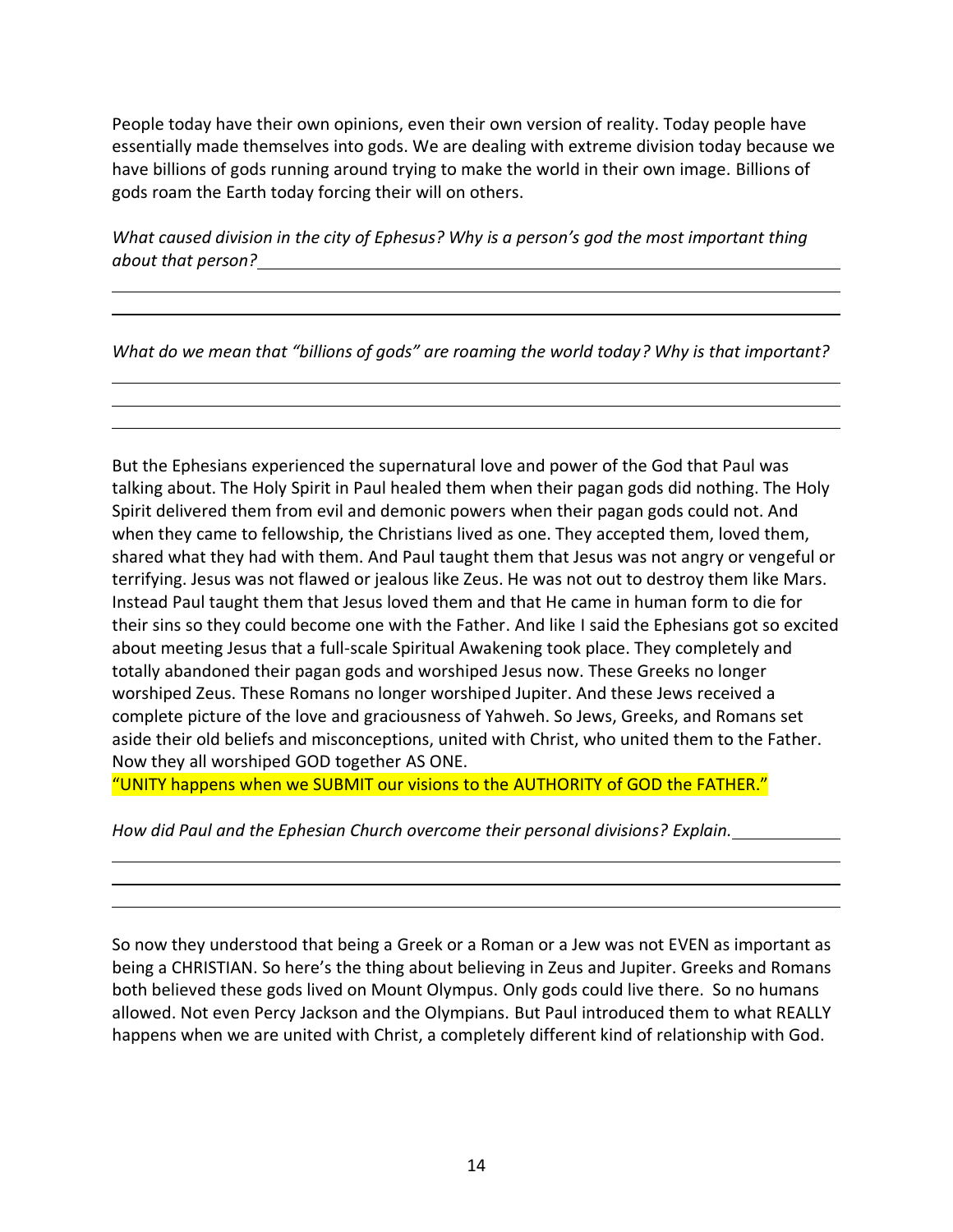### Let's read this:

"<sup>19</sup> I also pray that you will understand the incredible greatness of God's power for us who believe him. This is the same mighty power <sup>20</sup> that raised Christ from the dead and seated him in the place of honor at God's right hand in the heavenly realms... <sup>6</sup> For he raised us from the dead along with Christ and seated us with him in the heavenly realms because we are united with Christ Jesus" (Ephesians 1:19-20; 2:6 NLT).

Jews are blown away when they hear this because they knew they were dead meat if they approached the Presence of Yahweh without the proper sacrifice. Greeks and Romans are blown away because they never heard of a God who loved and cared for them, much less wanted to be WITH them in the Heavenly Realm. So why do we say Jesus is THE ONE? Remember the revelation from last week? The people of God are called Hebrews, or IVRI, because our God allows us to achieve IMPOSSIBLE crossings. Against all odds the IVRI CROSSED the Red Sea and escaped certain death. Against all odds the IVRI CROSSED the Jordan River into the Promised Land. Well, the most IMPOSSIBLE CROSSING OF ALL is to enter the Heavenly Realm. No mortal can achieve this. You may have heard all your life that if you believe in Jesus you will know for sure that you will go to Heaven when you die. But what Paul is revealing to the Ephesians is that your SPIRIT is in Heaven RIGHT NOW. How? By the same power that raised Jesus from the dead. God the Father raised the Son from the dead and seated Him at the Father's right hand. And when we believe in Jesus OUR SPIRIT is raised from the dead, and we are seated with the Son at the right hand of the Father. This is why Jesus is THE ONE.

*What does "Hebrew" (Ivri) mean again?*

*Why do we say that Jesus the Messiah is "The One?"*

*Describe the "crossing" that we experience when we follow Jesus?*

Now follow closely and receive this incredible revelation. When Paul first arrived at Ephesus, BEFORE the Spiritual Awakening occurred, he found some believers who were sympathetic to what he was saying. But there was something about them, something incomplete, something missing. Finally Paul asked them:

"Did you receive the Holy Spirit when you believed?"

"No," they replied, "we haven't even heard that there is a Holy Spirit."

"Then what baptism did you experience?" Paul asked.

And they replied, "The baptism of John."

Paul said, "Oh! Well, John's baptism called for repentance from sin. But John himself told the people to believe in the one who would come later, meaning Jesus. As soon as they heard this, they were baptized in the name of the Lord Jesus. Then when Paul laid his hands on them, the Holy Spirit came on them, and they spoke in other tongues and prophesied. There were about twelve men in all" (Acts 19:1-4 NLT).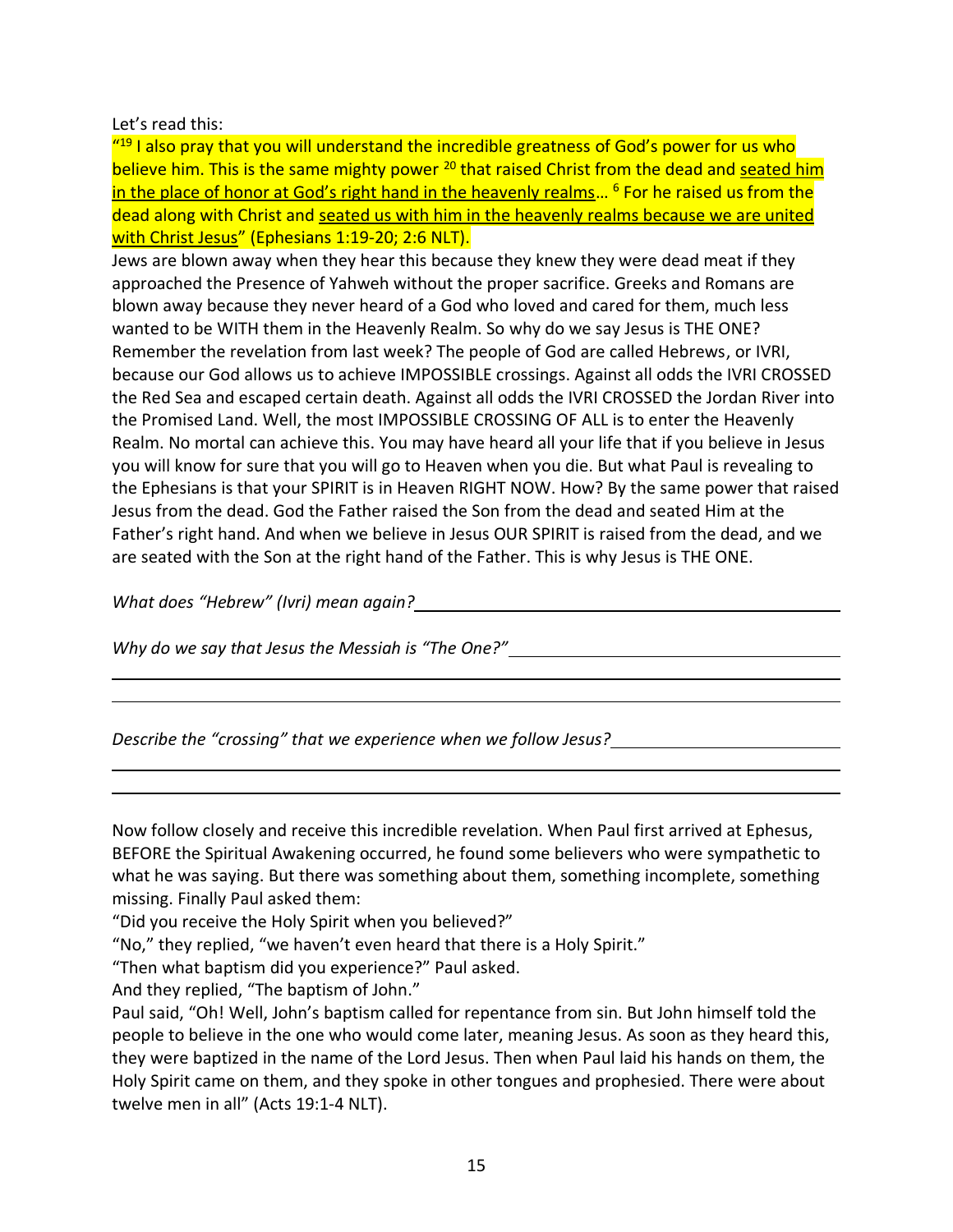Normally when we say "baptism" we think of going down to the beach and getting ceremonially dunked in the water to proclaim that we believe in Jesus. We're always happy to give people that opportunity. But baptism is SO much more than a ceremony.

*"Baptism is a personal, immersive, experience of God."*

When Paul first met these Ephesian believers, into which God experience were they baptized?

Think of how Koreans make Kim Chee. They take ordinary cabbage and put it in a jar with that secret Kim Chee sauce. Then what? They let it MARINATE in there and the cabbage changes into Kim Chee! Which is the best? Well, everybody has their own opinion, of course, but the secret is to let the cabbage MARINATE. Everybody say "marinate." So in Acts 19 Paul is going to help these believers marinate or immerse themselves in the latest revelation of what God is doing.

*In your own words what is baptism?*

We actually see three baptisms here: the baptism of John (repentance), the baptism of Jesus (redemption), and the baptism of the Spirit (reconciliation). These disciples heard about John the Baptist, who said, "Repent! The Messiah is coming." So they've been marinating in repentance all this time, preparing for the coming of the Messiah. They meet Paul and he says, "The Messiah came already!" And they were like, "What? No way!" Paul said, "Yes way!" And they believed and received Jesus and they marinated in being redeemed by the Father.

*What is the baptism of John and what does that mean?*

*What is the baptism of Jesus and what does that mean?*

But then Paul said, "Wait, there's more."

"Really? What could be better than being forgiven by God?" they asked.

Paul said, "God wants to be with us forever! We're not just forgiven we are perfectly reconciled with God because of Jesus. In fact, He wants to live WITHIN US, INSIDE US right now! He wants us to--here it is--CARRY His Presence on the Earth. Do you want that?"

And they said, "This is too good to be true! Yes! Yes!"

And just then Paul laid his hands on them and they were baptized in the Holy Spirit, filled to overflowing with the Spirit of God. They began to speak in tongues and prophesy. Now they were marinating in the Holy Spirit. They were baptized or immersed in the Spirit.

*What is the baptism of the Spirit and what does that mean?*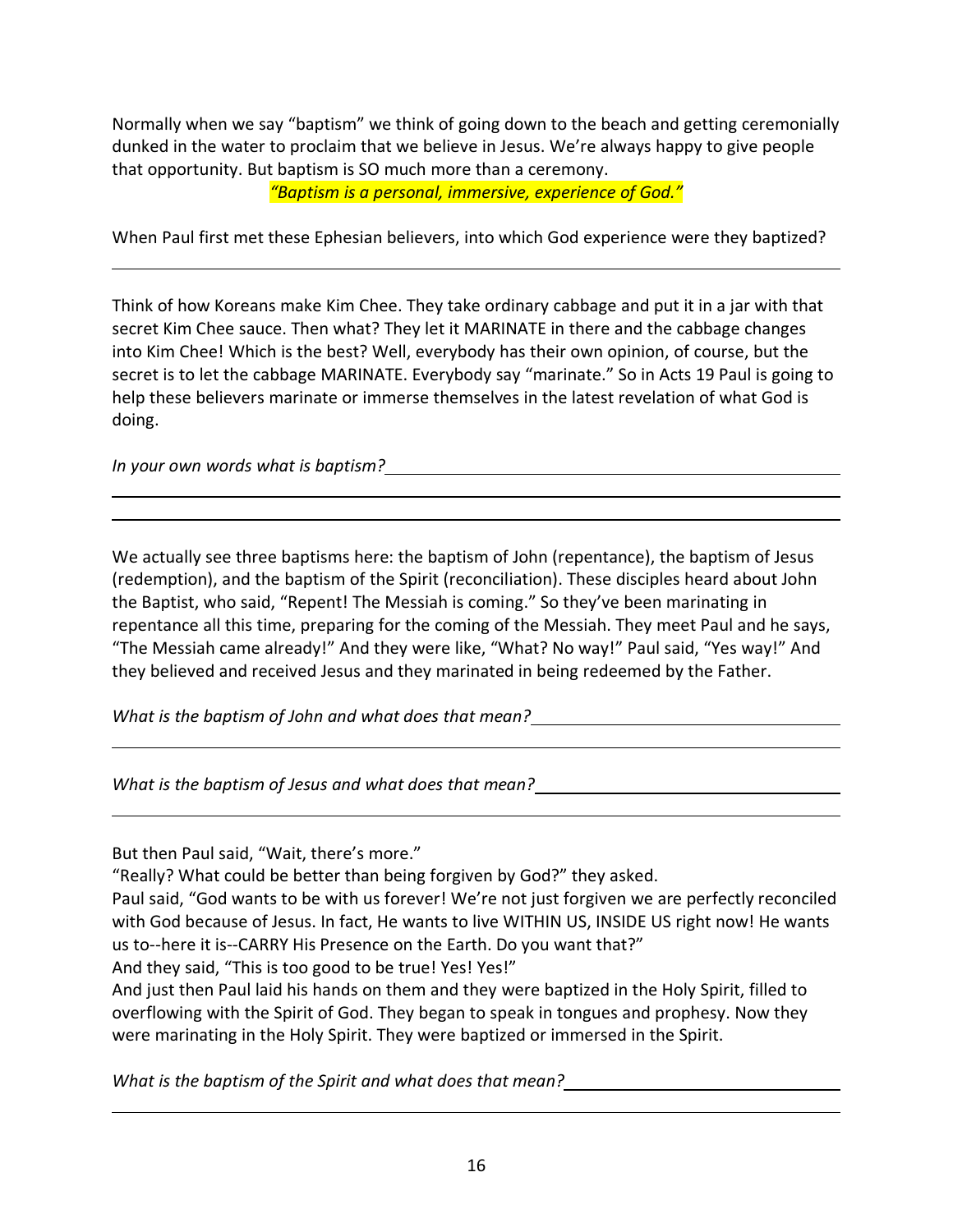The Church has focused so much on tongues and prophecy, we missed the BIG PICTURE. I pray in tongues all the time. But don't miss the Manifest Presence because we're too enamored by the manifestations present.

*How might the Church be distracted by charismatic gifts?*

Remember that God is 3 persons, 1 God, right? Father, Son, and Who? Holy Spirit. So if the Holy Spirit is within you, and the Holy Spirit is in the Trinity, then where does that put you? Because of Jesus, now there are human beings in the Godhead. Listen, on Christmas we're so amazed that God became man, but did you get the revelation that now there's a human being within God? No, it doesn't mean you're God, silly. "Make them ONE," Jesus prayed, "as I am ONE with You and You are one with Me, make them ONE IN US." By baptizing us in the Holy Spirit we have become ONE with the Father and the Son. God is Father, Son, and Holy Spirit, and the Spirit is WITHIN US, so now we are ONE with God. We can hear God's voice. We can receive revelation. We are not worried or stressed because we are ONE with God. We can co-create the Kingdom of God on Earth as it is in Heaven. All this happened because of Jesus! And that's why we call HIM "THE ONE." When we are united with Jesus, He unites us with the Father. Jesus immerses us in the Spirit so now we are ONE with the Father and ONE with the Son. Isn't that the most amazing thing ever?

*What is the MAJOR SIGNIFICANCE of the baptism of the Holy Spirit?*

Remember all this happened when Paul first arrived at Ephesus. When more and more believers were marinated in the secret sauce of the Holy Spirit, revival broke out! Why? Because the death and resurrection of Jesus made it possible for them to experience the most impossible CROSSING of all. The people of God, the IVRI, had crossed from death into life, from flesh into the Spirit, from hell into the Heavenly Realm, from separation and isolation to perfect union with God. By the power of the CROSS, the IVRI had CROSSED the ultimate abyss created by our SIN into the ULTIMATE PROMISED LAND--the Presence of God in the Heavenly Realms.

*Summarize why we call Jesus "The One." Describe our crossing today when we follow Him.*

So now they no longer spoke to each other from their woundedness or pain. Now they spoke from healing and wholeness. They no longer spoke to each other out of their flesh. They spoke from the Spirit. No more self-speak. Only God-speak. For now they were seated next to Jesus who is seated at the right hand of the Father in the throne room of the Heavenly Realms. And from the THRONE OF HEAVEN, they could now cross ANY division. They can cross over hatred. They can cross over unforgiveness. They can cross over jealousy, greed, and lust. They can cross